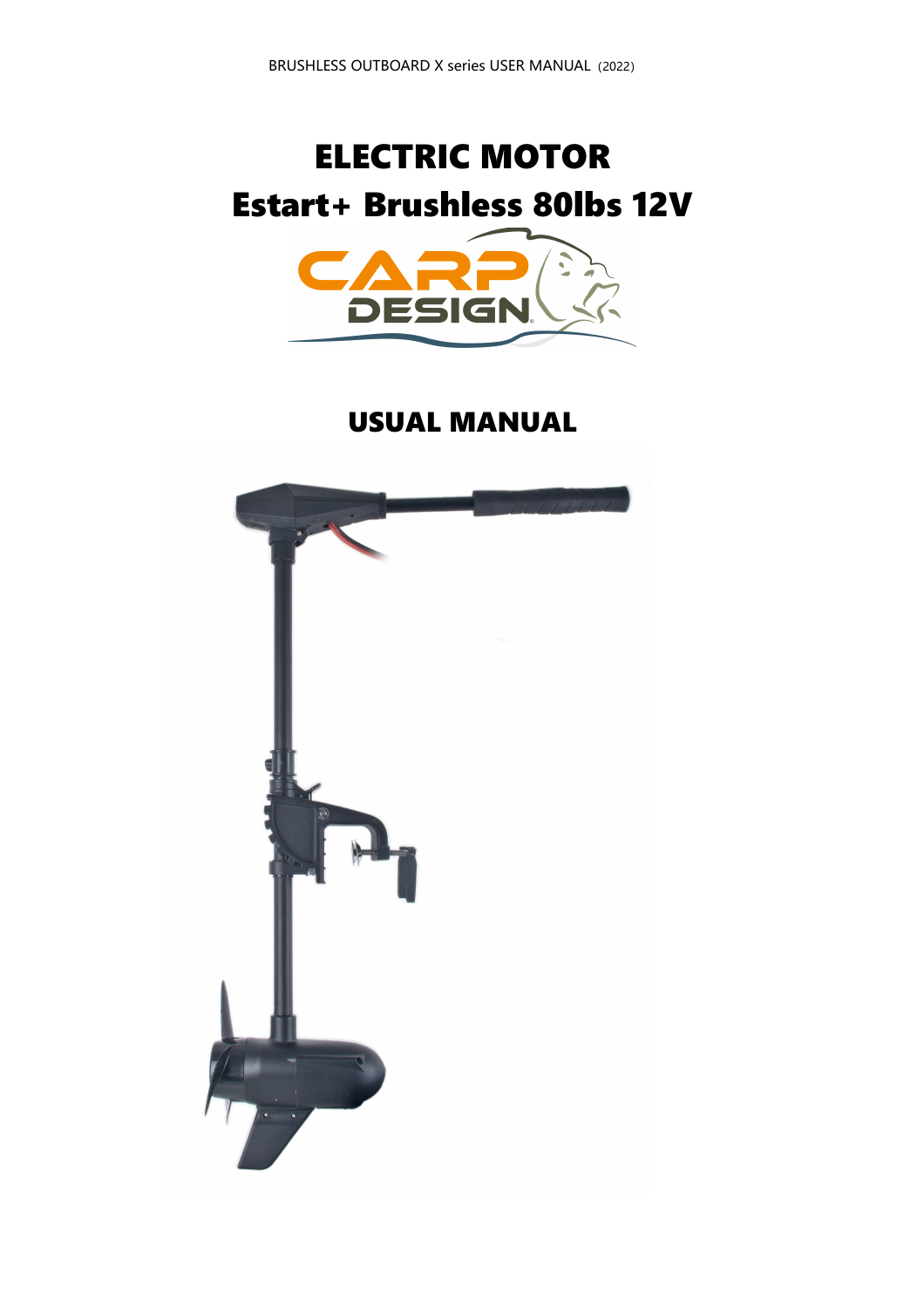#### **GENERAL INFORMATION**

Thank you for purchasing our product and wish you will enjoy it.

The trolling motors are designed and developed by professional engineering teams. With years of efforts. The power of trolling motor has widely covered from 18LBS to 150LBS in order to fit various costumers' requirements and provide different experiences.

Please read and retain this manual before using this electrical motor. The manual contains information that describes the procedure for safe operation and daily maintenance of your trolling motor. Safe operation will prevent from personal injury and product damage.

# **HANDLE**  $\sqrt{a}$ **ADJUSTABLE DEPTH FEATUREMOUNTING BRACKET PROPELLER ENGINE FIN**

#### **BATTERY INDICATOR**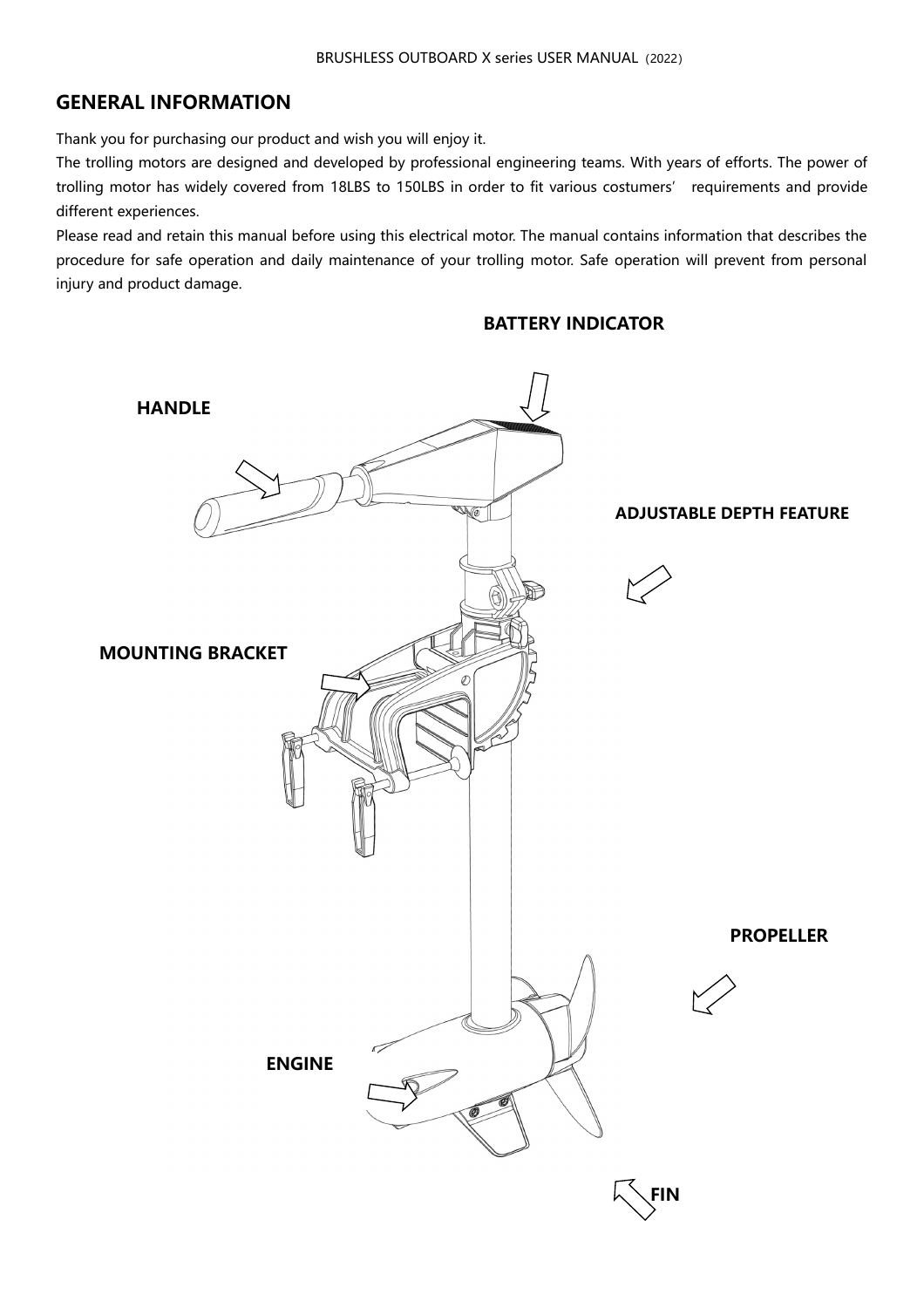### FIRST TIME RUNNING

#### **FIN INSTALLMENT (A)**

Take out the plastic fin out of the accessory box. Loosen off the screws. Find the screw holes on front endbell. Keep the fin and screw holes aligned. Insert the fin and re-tighten the screws.

Make sure the screws are properly tightened to prevent the fin from loosening.

#### **HANDLE INSTALLMENT (B)**

Turn the handle 90 degrees along the axis, clip it into the rear control box.

Keep the handle in horizontal and start to use.

Note: Do not fold the handle after installment, other-wise the self-lock could be damaged.

When need to repair, remove the sticker, pinch out the self-lock button, and fold the handle to save package size.



#### **BATTERY CONNECTION METHOD**

Before connecting the motor's cables to the battery terminals, ensure all switches are in the OFF position. Stand clear of the propeller. Connect the red cable to the positive (+) terminal and the black cable to the negative (-) terminal . Make sure the terminals are clean before Connecting. A clean connection will minimize power wastage and give the maximum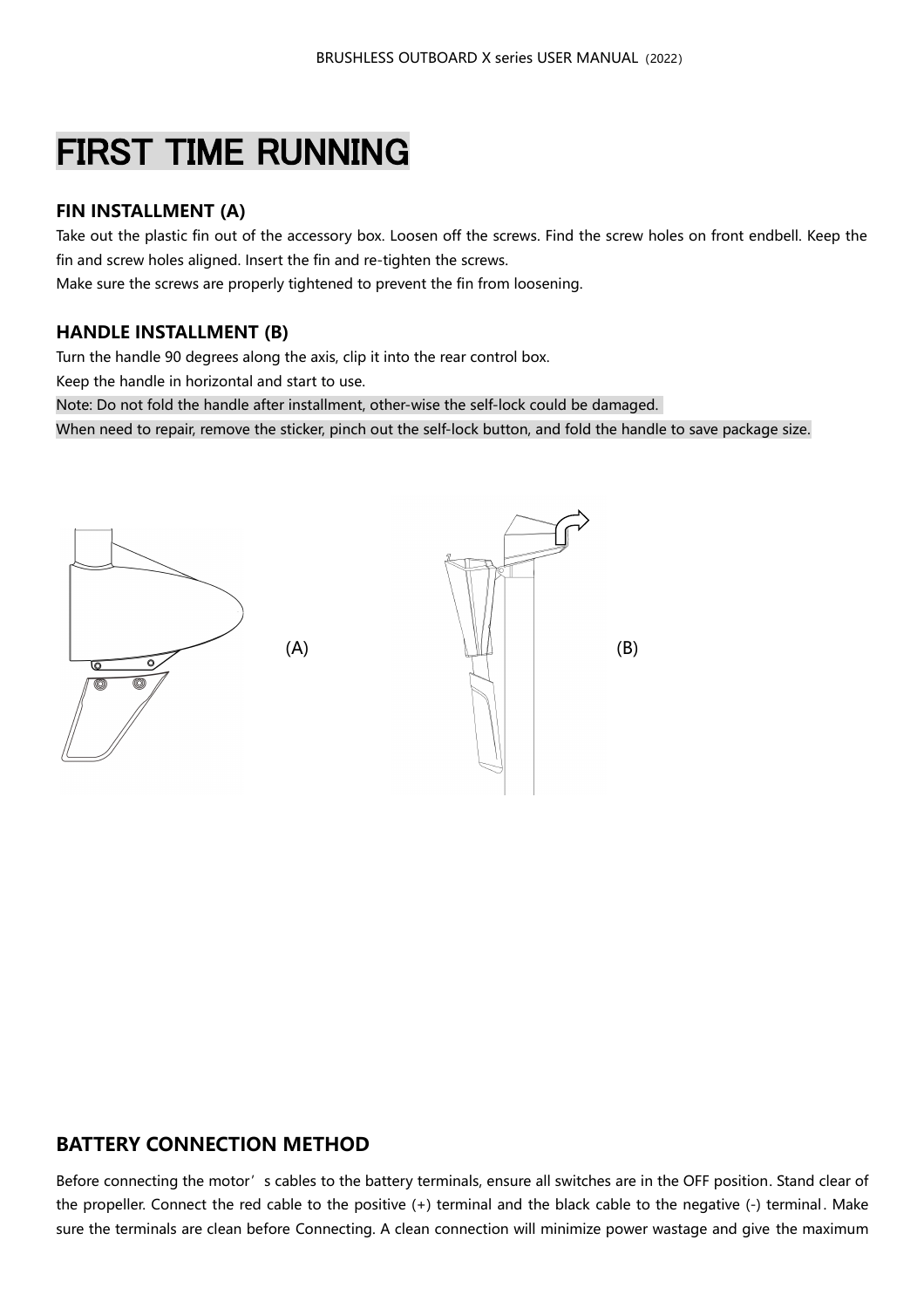power from the battery. (C)

Keep the battery in a well-ventilated location. Place a deep cycle marine battery is recommended for optimum performance.

The 3 indicator lights on the control box indicate 100%, 60%, 30% of battery status respectively. Make sure the battery is fully charged before use.

#### **AUDIO PATTERN**

| <b>AUDIO PATTERN</b>        | <b>CONDITION</b>                                               |
|-----------------------------|----------------------------------------------------------------|
| 5 Beep                      | <b>System ready</b>                                            |
| <b>Continuous 2 beep</b>    | System ready but handle is not on the neutral position         |
| <b>Continuous 3 beep</b>    | High/low-voltage, high current condition, MOS problem          |
| <b>Continuous long beep</b> | Motor stop operation, wait the handle back to neutral position |



#### **REPLACE THE PROPELLER (D)**

Hold the propeller blade and loosen the propeller knob. It can be done counter clock-wise manually without tools. Pull the propeller straight off. If prop is stuck, grasp one blade with one hand and tap on the backside of the opposite blade lightly with a rubber mallet, until the propeller comes off. If the propeller pin is bent, replace it. Align the new propeller with the propeller pin. Re-install the propeller knob and tighten firmly by hand clock-wise.

#### **ATTACHING THE MOTOR TO YOUR BOAT (E)**

Attach the motor to the stern of the boat and tighten both mounting bolts securely while taking care not to over-tighten. To adjust the angle of the motor after attachment, hold the motor head with one hand and depress the positioning pin at the top of the mounting bracket with your other hand.

Press and hold the positioning pin until the desired angle has been reached next release the pin and ensure the mechanism locks securely.

**Warning: Before the installation, make sure the area between column and bracket is clear.**

#### **DEPTH ADJUSTMENT (F)**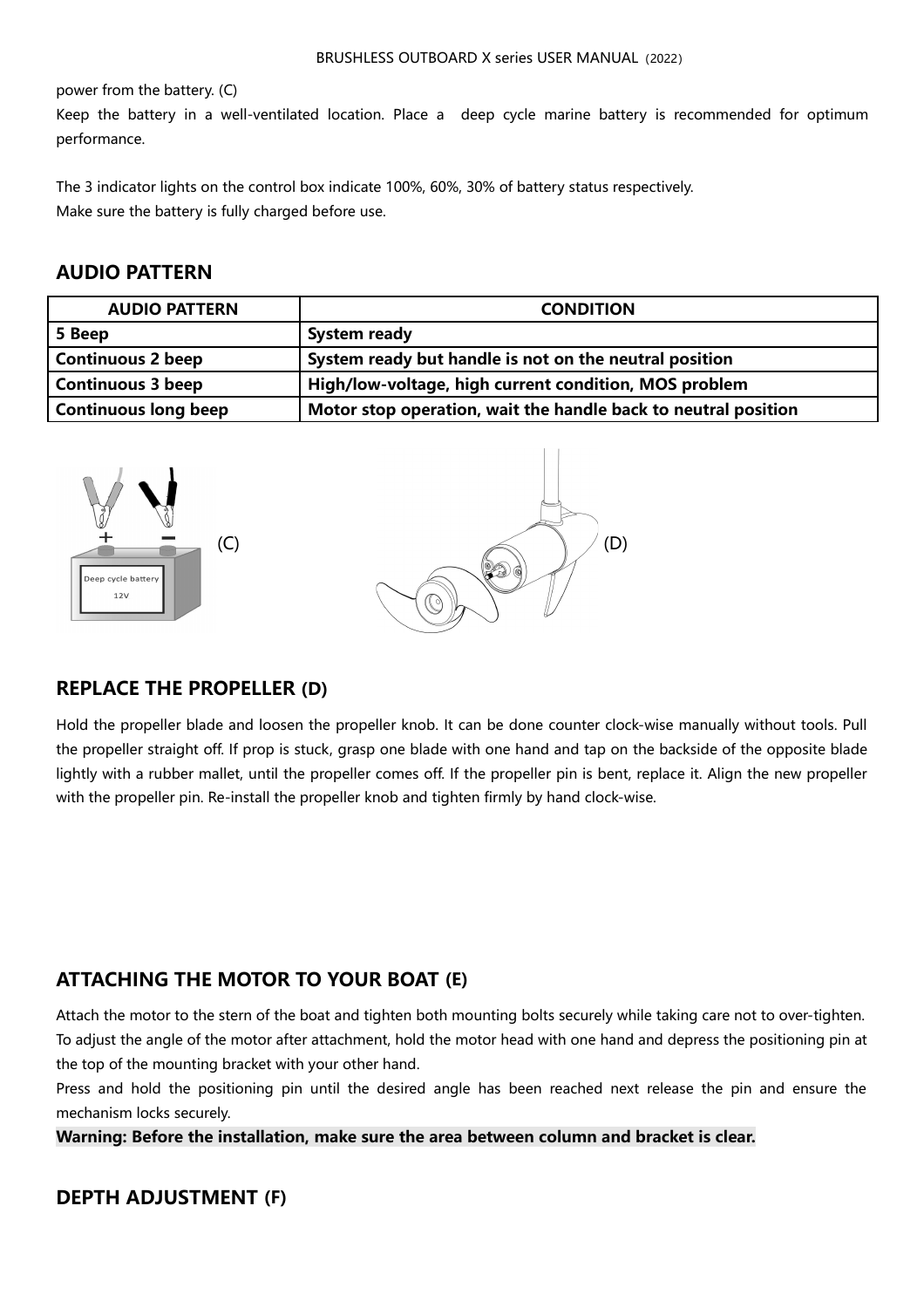Hold the motor shaft with one hand, loosen the depth adjustment screw and set the motor to the desired depth, then retighten the adjusting screw securely.



#### **STEERING**

To adjust steering counter-force, simply loosen or tighten the counter force bolt. The ideal setting is one where the counter force bolt is just tight enough so that the boat will steer in the direction you are aiming without need for continual correction.

#### **SPEED CONTROL(G)**

Align the arrow to the control of the handle to become neutral status. Make the handle to neutral position every-time before restart the motor.

Turn the handle anticlockwise the motor goes forward, turn the handle clockwise the motor goes reverse. The more you turn from 0, the faster motor will be.



#### **TROUBLESHOOTING**

#### **POSSIBLE CAUSE/SOLUTION**

| Speed loss        | 1: Check for line or weed on propeller.                            |
|-------------------|--------------------------------------------------------------------|
|                   | 2: Check battery status.                                           |
|                   | 3: Check terminals on battery.                                     |
|                   |                                                                    |
| Motor noise/shake | 1: Check propeller for line or weed.                               |
|                   | 2: Check to see propeller is secure and not damaged.               |
|                   | 3: Check shaft to ensure it is not bent. Detach propeller and run  |
|                   | motor visually to ensure shaft is not shaking. If shaft is damaged |
|                   | contact your retailer.                                             |
|                   |                                                                    |